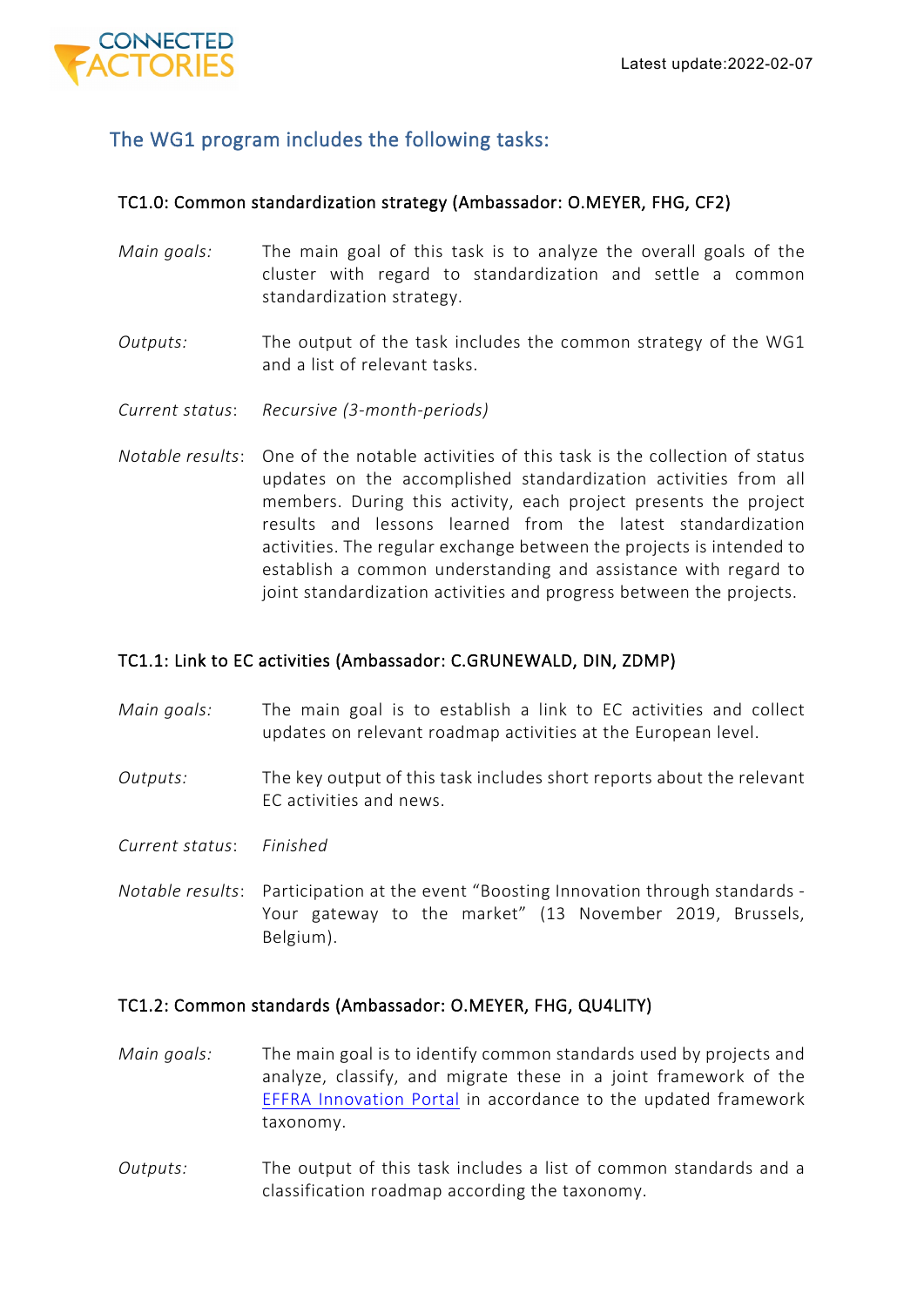

*Current status*: *Recursive (6-month-periods)*

*Notable results*: To accomplish this task, a detailed analysis of more than 200 potential standards was carried out to kick off the process. The first draft version of the common standards matrix was successfully completed, distributed to WG1 members for comment, harmonized, and finally transferred to the [EFFRA Innovation Portal.](https://portal.effra.eu/panel/2) It was agreed that the WG1 members would review their input for standards at regular intervals (6-month periods). In the long term, these results should help the DMP community to support their standardization work and to collect important references.

## TC1.3: Common feedback and recommendations (Ambassador: M.LORENZ, Austrian Standards, EFPF)

- *Main goals:* The main objective of this task is to collect and analyze the common recommendations for standardization in the DMP cluster and to develop recommendations for action for the relevant standardization bodies and organizations based on the results.
- *Outputs:* The key output of this task is a list of normative recommendations for actions.
- *Current status*: *Recursive (6-month-periods)*
- *Notable results*: The task was kicked off by a task force including the QU4LITY, ZDMP and EFPF projects. The task envisages contributing to a list of recommendations and updating them recursively in 6-month periods.

## T1.4: Joint CWA proposals and guidelines (Ambassador: C.GRUNEWALD, DIN, ZDMP)

- *Main goals:* The main goal of this task is to identify and assist the joint CWA activities.
- *Outputs:* The main output of this task is the joint strategy of WG1 with regard to CWA proposals (incl. joint discussions, collecting of inputs, regular updates, etc.)
- *Current status*: *Ongoing*
- *Notable results*: The following CWAs are included the current scope of the task:
	- CEN-CENELEC Workshop ZDMTerm
	- CEN-CENELEC Workshop EFPFInterOp

Further joint proposals are currently under discussion.